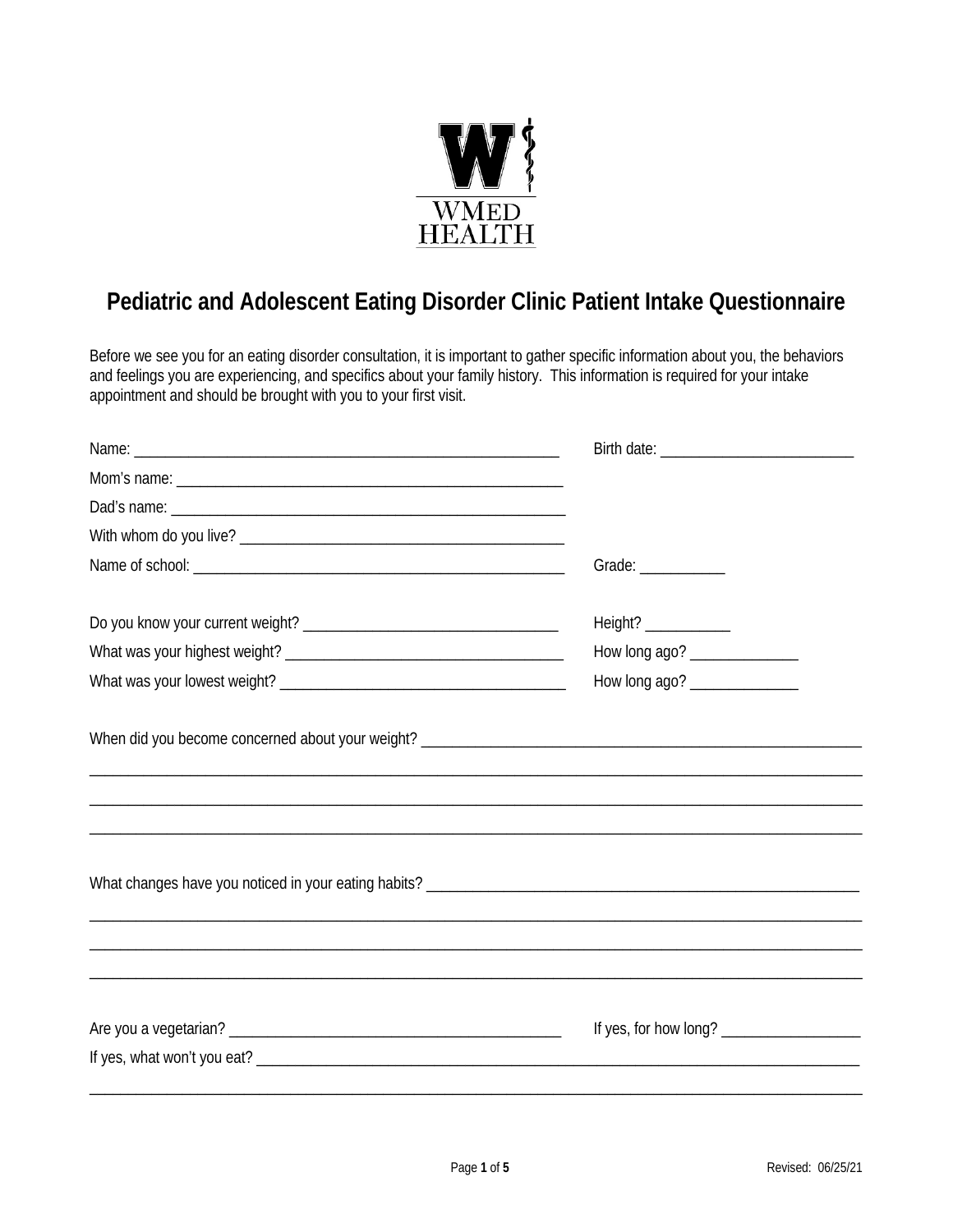| Have you been diagnosed with depression, anxiety, obsessive compulsive disorder or other mental health issues? ________ |                               |  |
|-------------------------------------------------------------------------------------------------------------------------|-------------------------------|--|
|                                                                                                                         |                               |  |
|                                                                                                                         |                               |  |
| <u> 1980 - Jan James James James James James James James James James James James James James James James James</u>      |                               |  |
|                                                                                                                         |                               |  |
|                                                                                                                         |                               |  |
|                                                                                                                         |                               |  |
|                                                                                                                         |                               |  |
|                                                                                                                         |                               |  |
|                                                                                                                         |                               |  |
|                                                                                                                         | If yes, who and through which |  |
|                                                                                                                         |                               |  |
|                                                                                                                         |                               |  |
|                                                                                                                         |                               |  |
|                                                                                                                         | If yes, who and through which |  |
|                                                                                                                         |                               |  |
|                                                                                                                         |                               |  |
| Have you ever been admitted to the hospital or a residential treatment facility for your eating disorder?               |                               |  |
|                                                                                                                         |                               |  |
|                                                                                                                         |                               |  |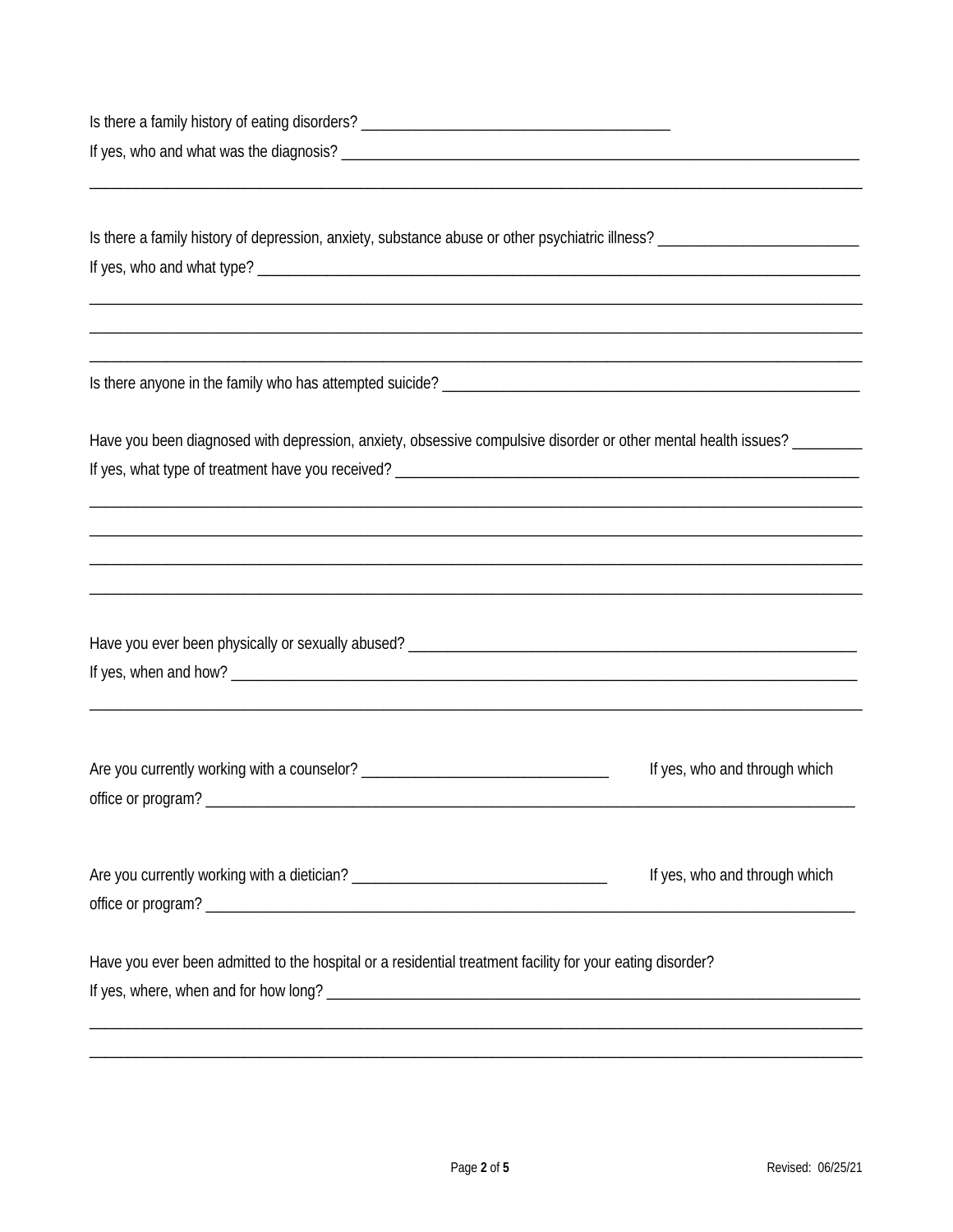| Are you currently taking any medications? ________________ | If yes, please list below.                                                                                           |
|------------------------------------------------------------|----------------------------------------------------------------------------------------------------------------------|
|                                                            |                                                                                                                      |
|                                                            |                                                                                                                      |
|                                                            |                                                                                                                      |
|                                                            |                                                                                                                      |
|                                                            |                                                                                                                      |
| What extra-curricular activities do you participate in?    |                                                                                                                      |
|                                                            |                                                                                                                      |
|                                                            |                                                                                                                      |
|                                                            |                                                                                                                      |
| Do you vomit after eating? ___________________             |                                                                                                                      |
|                                                            | Have you ever been admitted to the hospital for medical reasons or had previous surgeries? _________________________ |
|                                                            |                                                                                                                      |
|                                                            |                                                                                                                      |
|                                                            |                                                                                                                      |
|                                                            |                                                                                                                      |
|                                                            |                                                                                                                      |
|                                                            |                                                                                                                      |
|                                                            |                                                                                                                      |
|                                                            |                                                                                                                      |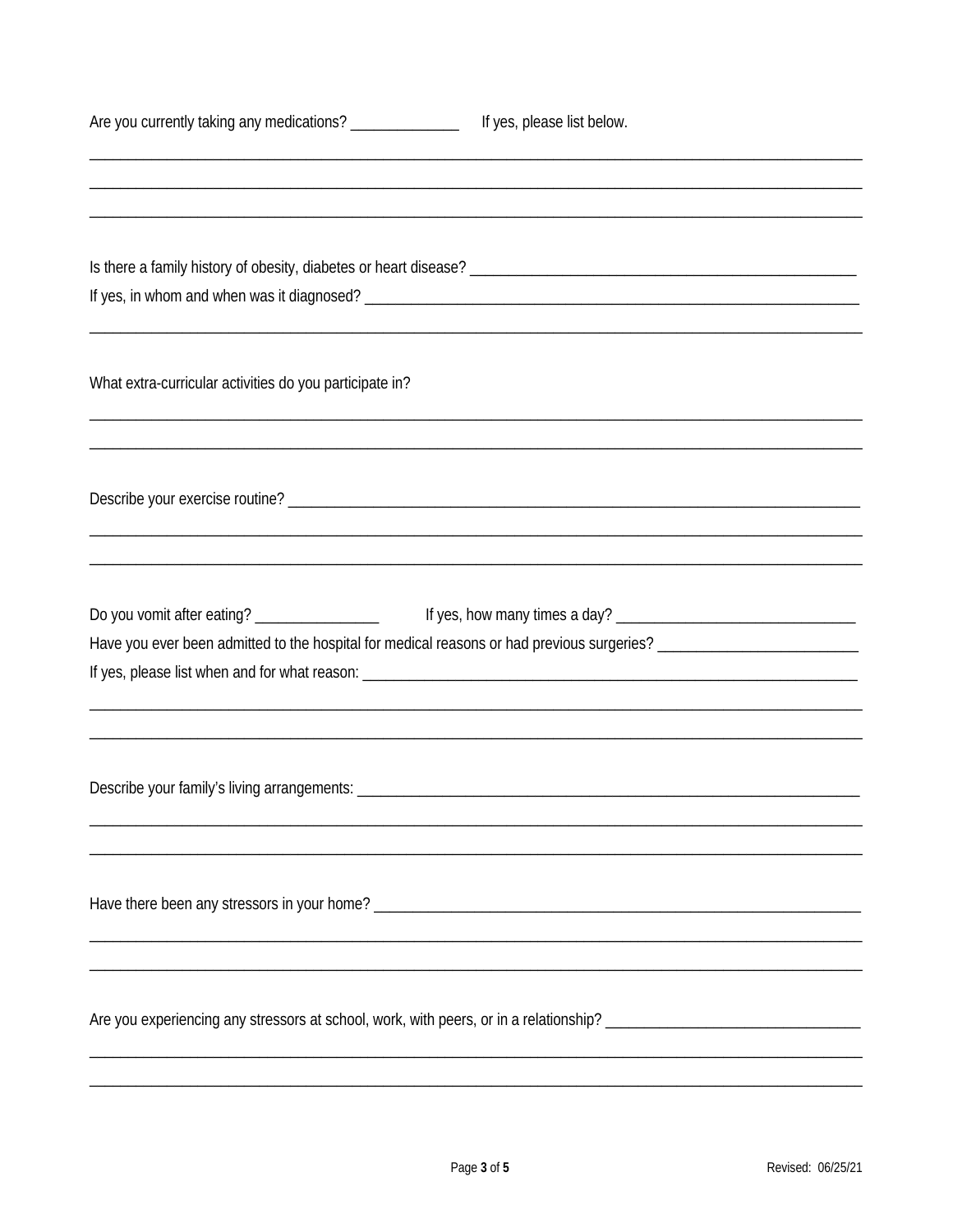| How well do you do in school? Has there been any recent change in your level of academic performance? |  |  |
|-------------------------------------------------------------------------------------------------------|--|--|
|                                                                                                       |  |  |

| What are your family's attitudes regarding weight? Has anyone in your family struggled with their weight? _________________ |  |  |
|-----------------------------------------------------------------------------------------------------------------------------|--|--|
|                                                                                                                             |  |  |
|                                                                                                                             |  |  |
|                                                                                                                             |  |  |
|                                                                                                                             |  |  |
|                                                                                                                             |  |  |
|                                                                                                                             |  |  |
|                                                                                                                             |  |  |
| ,我们也不会有什么?""我们的人,我们也不会有什么?""我们的人,我们也不会有什么?""我们的人,我们也不会有什么?""我们的人,我们也不会有什么?""我们的人                                            |  |  |
| ,我们也不会有什么?""我们的人,我们也不会有什么?""我们的人,我们也不会有什么?""我们的人,我们也不会有什么?""我们的人,我们也不会有什么?""我们的人                                            |  |  |
|                                                                                                                             |  |  |
|                                                                                                                             |  |  |
|                                                                                                                             |  |  |
|                                                                                                                             |  |  |
|                                                                                                                             |  |  |
|                                                                                                                             |  |  |

Please describe a typical day, in detail, of what and how you eat and drinks:

| Meal             | Quantity and type of food or drink | Behaviors during meals and where you eat it |
|------------------|------------------------------------|---------------------------------------------|
| <b>Breakfast</b> |                                    |                                             |
|                  |                                    |                                             |
|                  |                                    |                                             |
| Snack            |                                    |                                             |
|                  |                                    |                                             |